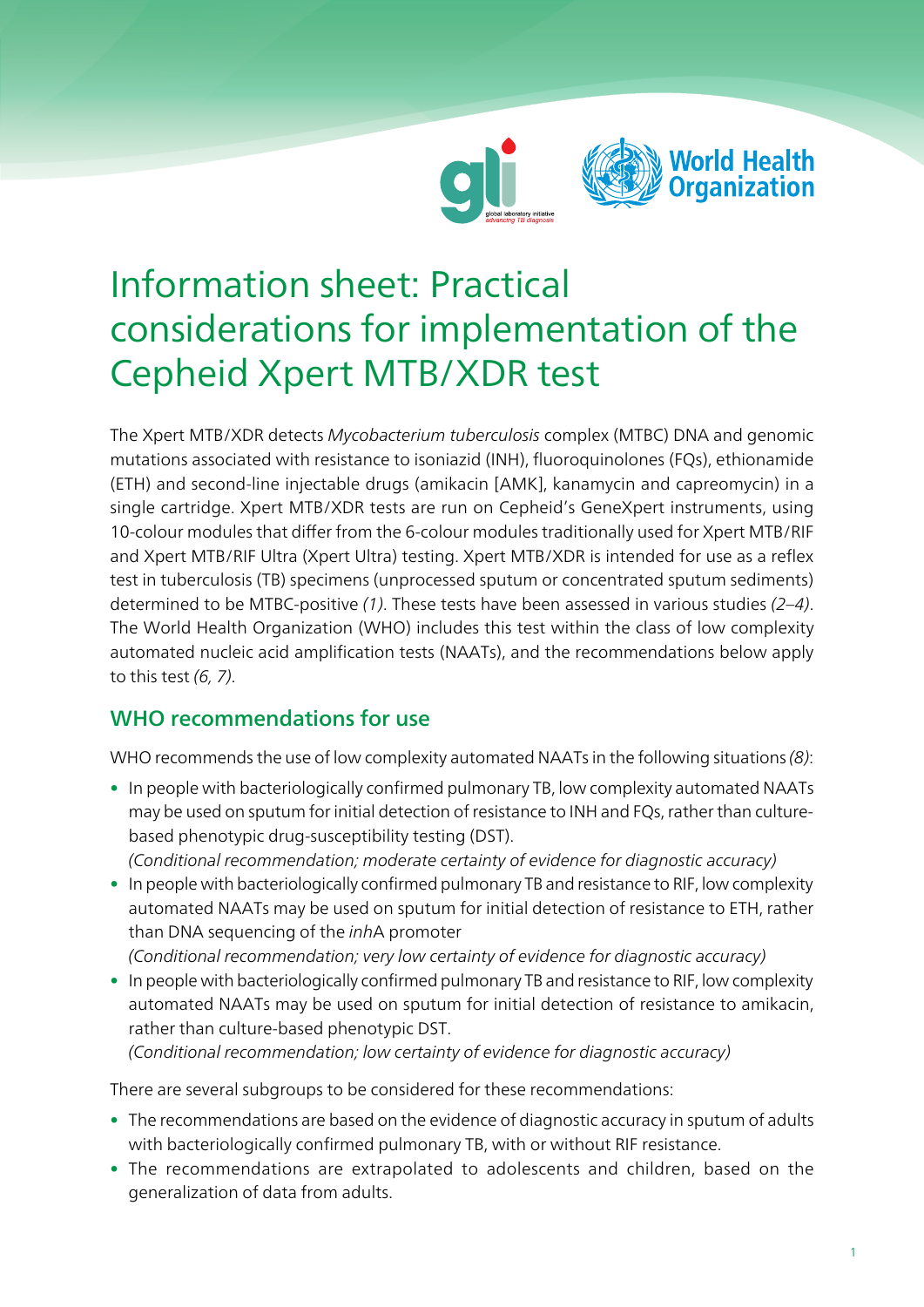- The recommendations apply to people living with HIV (PLHIV) (studies included a varying proportion of such people); data stratified by HIV status were not available.
- The recommendations are extrapolated to people with extrapulmonary TB, and testing of non-sputum samples was considered appropriate, which affects the certainty. The panel did not evaluate test accuracy in non-sputum samples directly, including in children; however, extrapolation was considered appropriate given that WHO has recommendations for similar technologies for use on non-sputum samples (e.g. Xpert MTB/RIF and Xpert Ultra).
- Recommendations for detection of resistance to AMK and ETH are only relevant for people who have bacteriologically confirmed pulmonary TB and resistance to RIF.

### Key performance conclusions

- Xpert MTB/XDR assay performs well as a follow-on test for patients with bacteriologically confirmed TB for the detection of resistance to INH, FQ, ETH and AMK.
- Limit of detection as reported by the manufacturer for TB detection is 136 colony forming units (CFU)/mL for unprocessed sputum and 86 CFU/mL for sputum sediment.
- The pooled sensitivity and specificity data for the class are presented in the Web Appendix of the WHO consolidated guidelines (8).

### Test procedure at-a-glance

The sample processing procedure and cartridge handling are the same as for Xpert MTB/RIF and Ultra tests. However, the Xpert MTB/XDR test runs on a GeneXpert platform that supports multiplexing via 10-colour technology, instead of the 6-colour technology used with Xpert MTB/RIF and Ultra tests.

The test targets the genes, codon regions and nucleotide sequences given in Table 1.

Table 1. Gene targets, codon regions and nucleotide sequences that determine presence of variants associated with drug resistance in the Xpert MTB/XDR test

| <b>Drug</b>             | <b>Gene target</b>                   | <b>Codon regions</b>                 | <b>Nucleotide</b>                                                       |
|-------------------------|--------------------------------------|--------------------------------------|-------------------------------------------------------------------------|
| <b>Isoniazid</b>        | inhA promoter                        | Not applicable                       | $-1$ to $-32$<br>intergenic region                                      |
|                         | katG                                 | $311 - 319$                          | 939-957                                                                 |
|                         | fabG1                                | 199-210                              | 597-630                                                                 |
|                         | $o$ xyR-ahp $C$<br>intergenic region | Not applicable                       | $-5$ to $-50$<br>intergenic region<br>(or $-47$ to $-92$ ) <sup>a</sup> |
| Ethionamide             | <i>inhA</i> promoter                 | Not applicable                       | $-1$ to $-32$<br>intergenic region                                      |
| <b>Fluoroquinolones</b> | gyrA                                 | $87 - 95$                            | $261 - 285$                                                             |
|                         | gyrB                                 | 531-544<br>(or 493-505) <sup>a</sup> | 1596-1632                                                               |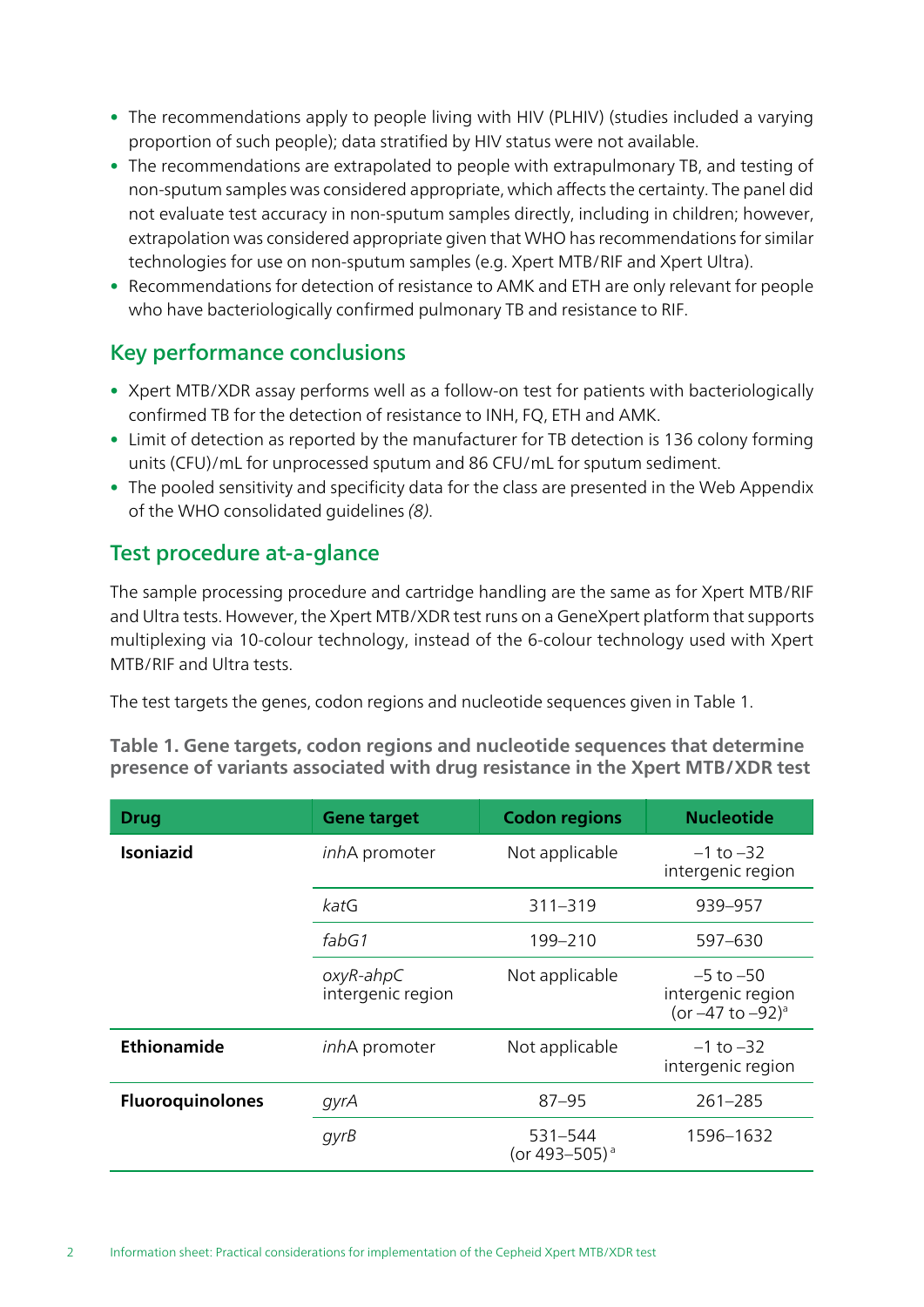| <b>Drug</b>                         | <b>Gene target</b> | <b>Codon regions</b> | <b>Nucleotide</b>                  |
|-------------------------------------|--------------------|----------------------|------------------------------------|
| Amikacin, kanamycin,<br>capreomycin | rrs                | Not applicable       | 1396–1417                          |
| Amikacin, kanamycin                 | eis promoter       | Not applicable       | $-6$ to $-42$<br>intergenic region |

<sup>a</sup> Codon numbering system according to Camus et al. (2002) (9), as reported in Cepheid, Clinical evaluation of the Xpert MTBXDR assay, Report R244C2 Xpert MTB/XDR Rev 1.0.

### Equipment, supplies and reagents

10-colour GeneXpert module(s): Available for GeneXpert instrument models GX I to GX XVI may be procured as new modules, new systems (i.e. instrument, computer or laptop, or barcode scanner) or as satelites (instrument only) to connect to existing GeneXpert systems. There is also the possibility to convert an existing GeneXpert system with 6 colours modules to 10 colour modules, but hybrid 6 and 10-colours instruments are not supported by Cepheid for now.



Source: Reproduced with permission of Cepheid, ©2021. All rights reserved.

## Supplied with kit(s) Not supplied but required **Xpert MTB/XDR cartridges (10 per kit)** Timer **Sample reagent (10 x 8 mL bottles)** Universal power source (UPS) **Disposable transfer pipettes (12 per kit)** Personal protective equipment for low complexity molecular testing CD (containing assay definition file instructions for use)

#### Table 2. Equipment, supplies and reagents required

### Operational considerations

- Testing capacity: Maximum of five 90-minute tests per module in an 8-hour workday (10).
- GeneXpert instrument service and maintenance: Various options are offered by the manufacturer.
- Sputum storage and testing conditions: Testing may be conducted on raw sputum stored at 2–35 °C for no more than 7 days or sputum sediment stored at 2–8 °C for no more than 7 days. After addition of sample reagent, test within 2.5 hours if sample is stored at up to 35 °C or test within 4 hours if it is kept at  $2-8$  °C (10).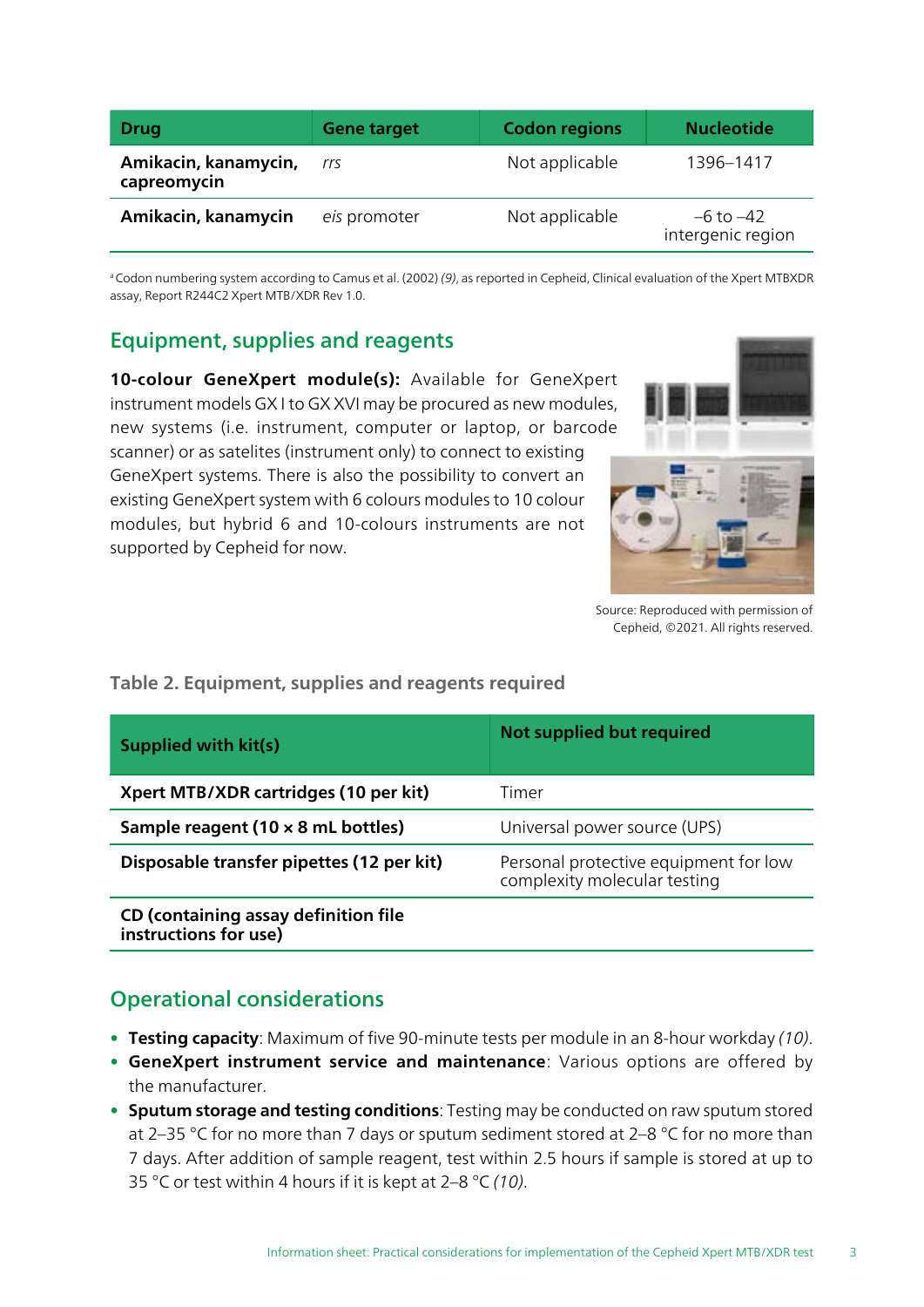- Storage temperature: Xpert MTB/XDR cartridges and reagents (2-28 °C) and 10-colour GeneXpert instruments (≤30 °C).
- Unit prices for low- and middle-income countries: Xpert MTB/XDR cartridges cost US\$ 19.80 per test or US\$ 198.00 per kit (10 tests) (8). 10-colour GeneXpert modules range from US\$ 3860 (single module kit) to US\$ 72 350 (new GX XVI system) (11).

### Implementation considerations

In addition to general guidance provided in Section 3.5, consider the following test-specific implementation considerations:

- Area 1 Policies and planning: Xpert MTB/XDR integration into national algorithms and network placement should consider that the test may be placed as low as near-point-ofcare settings, and that patient specimens may need to undergo further testing such as culture or DST (e.g. to detect resistance to bedaquiline, delamanid or other medicines (8)). Because this test may primarily be used as a follow-on test for laboratory-confirmed TB, budget planning for test implementation should consider test volumes as well as strategic procurement of 10-colour modules, and instruments or systems that leverage or complement existing GeneXpert networks.
- Area 3 Equipment: Xpert MTB/XDR cartridges are only compatible with 10-colour GeneXpert modules and will not function on the 6-colour modules traditionally used for Xpert MTB/RIF and Xpert Ultra testing.
- Area 6 Digital data: GeneXpert instruments with 10-colour modules have the same diagnostic connectivity opportunities as instruments with 6-colour modules, allowing for SMS-based and e-based transmission of results and other connectivity application features, such as commodity and quality monitoring. The assay results could be transferred to laboratory information systems (LIS), as with previous TB Xpert tests. The addition of the Xpert MTB/XDR test to your LIS will probably require a collaboration with the LIS provider to implement the new test settings because the result reporting will be different from that of currently used TB Xpert assays.
- Area 7 Quality assurance: Quality assurance systems and activities for Xpert MTB/ XDR mimic those for Xpert MTB/RIF (12) or Xpert Ultra, with a few differences based on differences in test design. Given inclusion of an expanded set of probes for detection to a wider range of TB medicines, new method verifications should be conducted using a panel of well-characterized M. tuberculosis strains, such that sensitivity and resistance for each TB medicine included in the assay (RIF, INH, FQ, ETH and AMK) is represented, to demonstrate that the laboratory can achieve expected accuracy and precision of resistance detection. Once completed, decentralized testing sites do not need to repeat a new method verification with a comprehensive resistance panel unless required by national policy or one or more accrediting body, but should conduct new method verifications, as was done for the introduction of Xpert MTB/RIF or Xpert Ultra tests. Post-market validation and new-lot testing should be conducted according to established TB Xpert protocols.
- Area 8 Recording and reporting: Given the potential for decentralized testing sites to report an expanded set of drug-susceptibility results for the first time, countries should consider whether any additional communication routes or reporting procedures may be